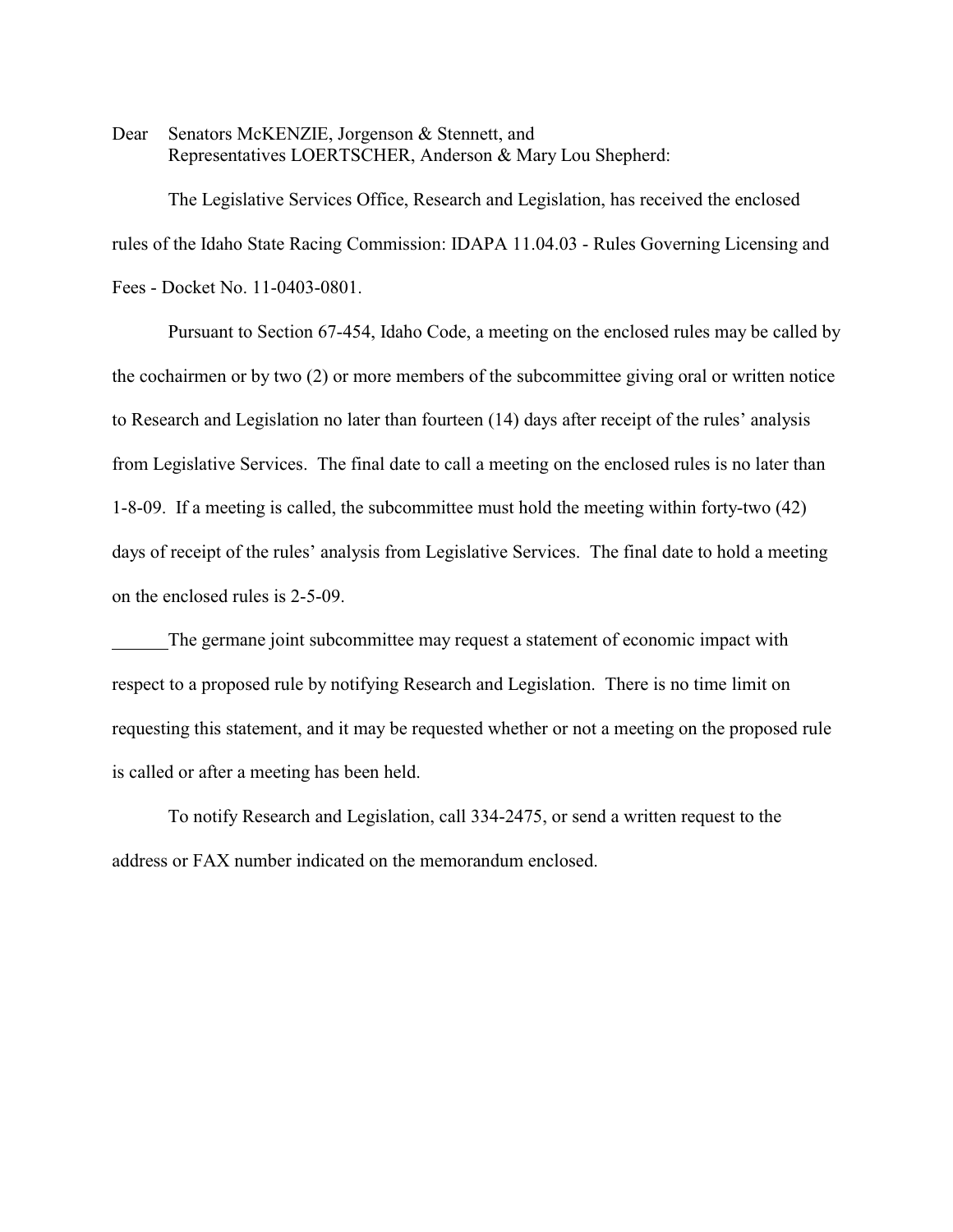# MEMORANDUM

| TO:             | Rules Review Subcommittee of the Senate State Affairs Committee and the<br>House State Affairs Committee |
|-----------------|----------------------------------------------------------------------------------------------------------|
| FROM:           | Katharine Gerrity, Principal Legislative Research Analyst                                                |
| DATE:           | December 18, 2008                                                                                        |
| <b>SUBJECT:</b> | Idaho State Police - Idaho State Racing Commission                                                       |
|                 | IDAPA 11.04.03 - Rules Governing Licensing and Fees -                                                    |
|                 | Docket No. 11-0403-0801                                                                                  |

While researching some background on a series of twelve Racing Commission rules that Legislative Services just received, in an effort to determine whether the twelve rules have been published in a bulletin, we discovered that the above-noted docket number was published in the December 3, 2008 Bulletin as an adopted pending fee rule and amendment to temporary rule. Legislative Services never received the rule when it was temporary and proposed. Our staff contacted the Office of Administrative Rules which indicated that we should have received the rule in January of 2008. In searching through our staff's detailed logging/tracking records, there is no indication that this rule was ever received in our office. We have enclosed a copy of the above-noted notice and the original temporary and proposed rule as amended and published in the December 3, 2008 Bulletin.

 According to the Commission the temporary and proposed rule sets forth various fees charged by the Commission for licenses. The Commission states that they have been charging fees for licenses but never provided for fees in their rules. Negotiated rulemaking was not conducted. According to the Commission, the amendment to the temporary rule is necessary to include language that was inadvertently omitted from the temporary and proposed rule when initially submitted and to bring the rule chapter into uniformity with other rule chapters which have subsequently been rewritten.

We contacted the Commission to inquire about the fee amounts that were being charged prior to adoption of this rule. Commission personnel indicate that the fees were raised in the rule in varying amounts.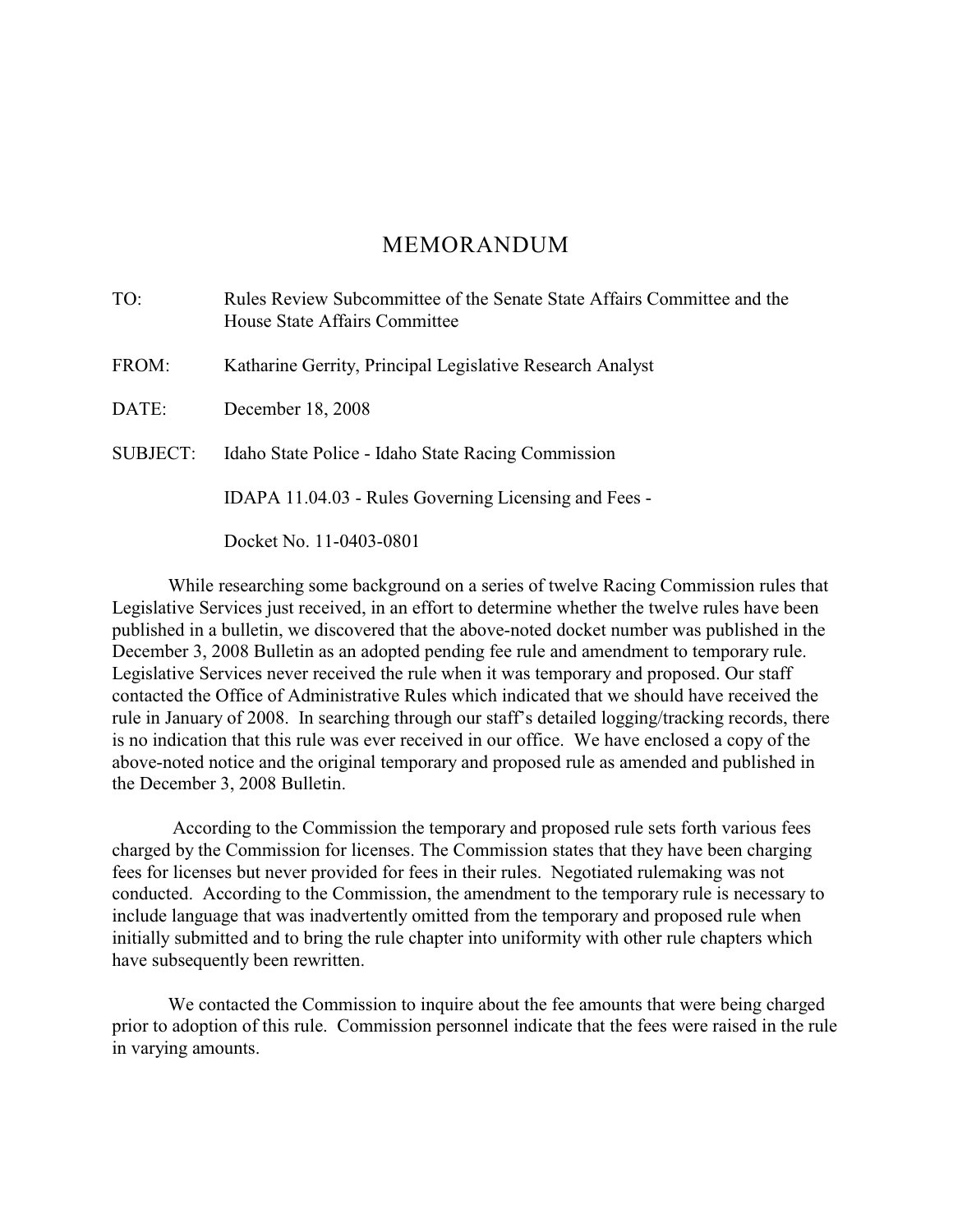We have no additional comments relating to this rule. The rule appears to be authorized by Section 54-2506, Idaho Code.

cc: Idaho Racing Commission, Dennis Jackson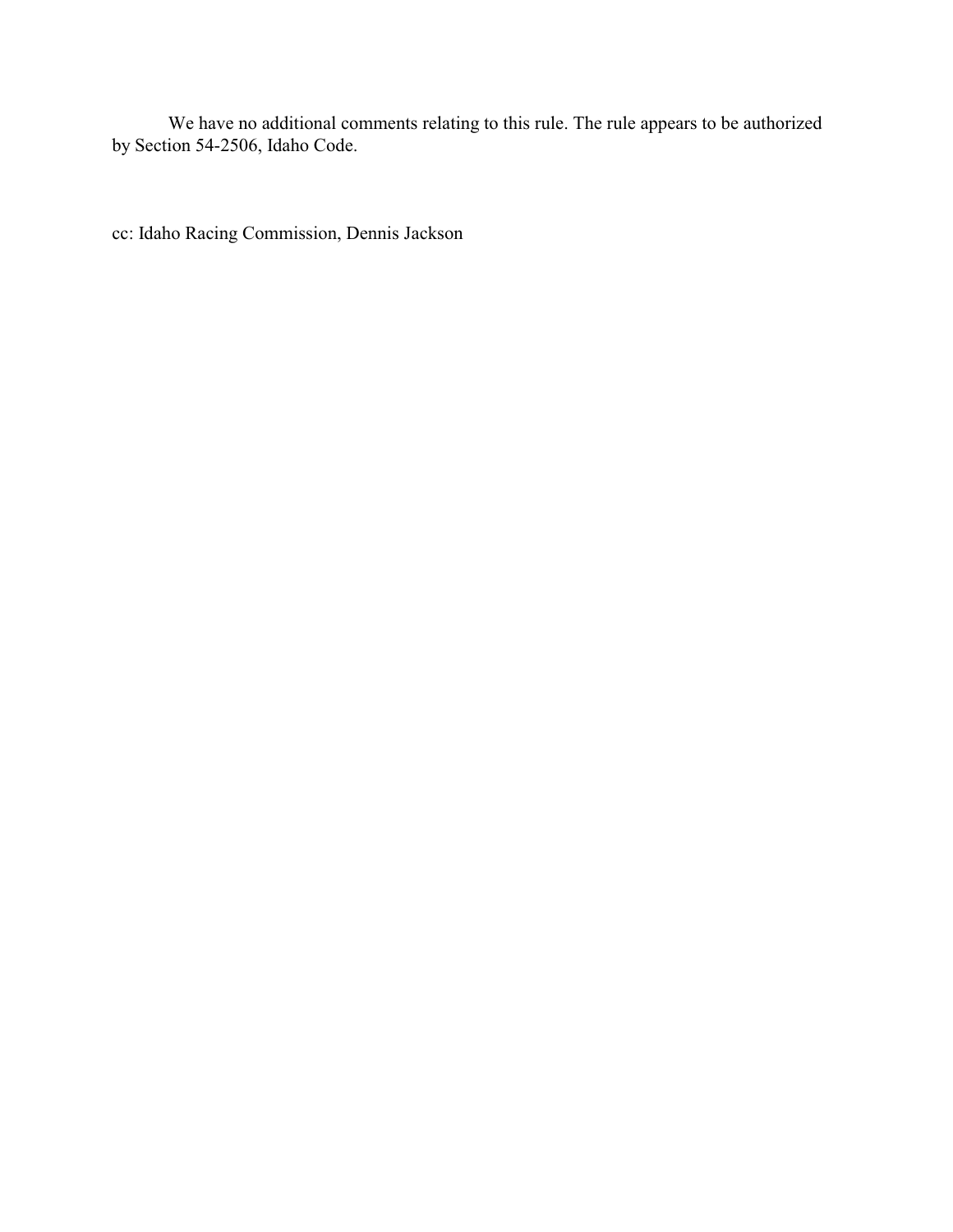

# **IDAPA 11 - IDAHO STATE POLICE IDAHO STATE RACING COMMISSION**

11.04.03 - RULES GOVERNING LICENSING AND FEES

## DOCKET NO. 11-0403-0801

### **NOTICE OF RULEMAKING**

# ADOPTION OF PENDING FEE RULE AND AMENDMENT TO TEMPORARY RULE

**EFFECTIVE DATE:** The effective date of the amended temporary rule is January 1, 2008. This pending rule has been adopted by the agency and is now pending review by the 2009 Idaho State Legislature for final approval.<br>Pursuant to Section 67-5224(5)(c), Idaho Code, this pending rule will not become final and effective until it has approved, amended, or modified by concurrent resolution of the legislature because of the fee being imposed or increased through this rulemaking. The rule becomes final and effective upon adoption of the concurrent resolution or upon the date specified in the concurrent resolution.

AUTHORITY: In compliance with Section 67-5224 and 67-5226, Idaho Code, notice is hereby given that this agency has adopted a pending fee rule and amended a temporary rule. The action is authorized pursuant to Sections 54-2506 and 54-2508, Idaho Code.

**DESCRIPTIVE SUMMARY:** The following is a concise explanatory statement of the reasons for adopting the pending rule and amending the temporary rule and a statement of any change between the text of the proposed rule and the text of the pending rule with an explanation of the reasons for the change:

This temporary rule needs to be amended to include language that was inadvertently omitted and also to bring this rule chapter into uniformity with other rule chapters which have subsequently been rewritten.

The text of the pending rule has been amended in accordance with Section 67-5227, Idaho Code. Rather than keep the temporary rule in place while the pending rule awaits legislative approval, the Idaho State Racing Commission amended the temporary rule with the same revisions which have been made to the pending rule. Only the sections that have changes that differ from the proposed text are printed in this bulletin. The original text of the proposed rule was published in the January 2, 2008 Idaho Administrative Bulletin, Vol. 08-1, pages 58 Only those sections with changes that differ from the proposed rule are being published with this notice.

FEE SUMMARY: Pursuant to Section 67-5226(2), the Governor has found that the fee or charge being imposed or increased is justified and necessary to avoid immediate danger. This fee or charge is being imposed pursuant to Sections 54-2506 and 54-2508, Idaho Code. The following is a specific description of the fee or charge imposed or increased:

The Idaho State Racing Commission has been charging fees for licenses; however, the fees have never gone through the rule making process. In order to regulate racing in Idaho, charging fees for licensing is required.

FISCAL IMPACT: The following is a specific description, if applicable, of any negative fiscal impact on the state general fund greater than ten thousand dollars (\$10,000) during the fiscal year: None.

**ASSISTANCE ON TECHNICAL QUESTIONS:** For assistance on technical questions concerning the pending rule, contact Dennis Jackson, Executive Director, at 884-7080.

DATED this 3rd day of November, 2008.

Dennis Jackson **Executive Director Idaho State Racing Commission** PO Box 700 800 Stratford Drive Meridian, ID 83680 Phone: 208-884-7080 / Fax: 208-884-7098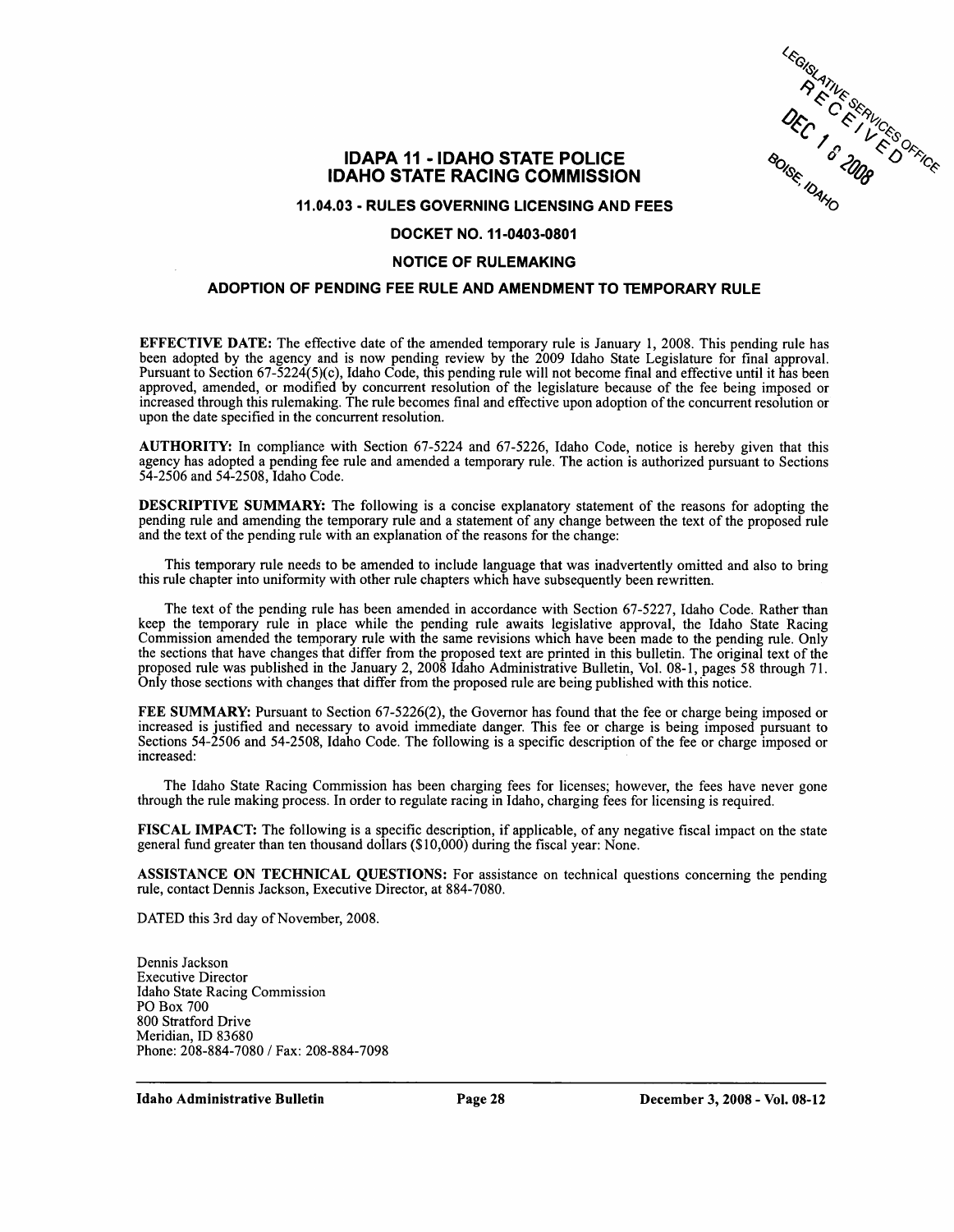### DOCKET NO. 11-0403-0801 - ADOPTION OF PENDING FEE RULE AND AMENDMENT TO TEMPORARY RULE

Substantive changes have been made to the pending rule. Italicized text that is *underscored* is new text that is being added. *Italicized* text that is *struck through* is codified temporary text that is being removed from the temporary rule. This is also an amendment to the pending rule text.

Only those Sections with changes are being reprinted in this docket.

The text of the temporary/proposed rule was published in the Idaho Administrative Bulletin, Volume 08-1, January, 2008, pages 58 through 71.

This rule has been adopted as a pending rule by the Agency and is now awaiting review and approval by the 2009 Idaho State Legislature for final adoption.

### THE FOLLOWING IS THE AMENDED TEXT OF THE PENDING RULE AND THE AMENDED TEXT OF THE TEMPORARY RULE FOR DOCKET NO. 11-0403-0801

#### **ADMINISTRATIVE APPEALS.** 003.

Persons may be entitled to appeal Racing Commission actions authorized under these rules pursuant to Title 67, Chapter 52, Idaho Code.  $(1 - 1 - 08)T(1 - 1 - 08)T$ 

### **(BREAK IN CONTINUITY OF SECTIONS)**

#### 010. DEFINITIONS.

01. Add-on. When a person adds an additional license category to an existing license.  $(1-1-08)T$ 

Admissions. An racing association employee who collects admission money for entrance to the 02. racetrack.  $(1 - 1 - 08)T(1 - 1 - 08)T$ 

Authorized Agent. A person appointed by a written instrument signed and acknowledged before a 03. notary public empowered to transact the business of a stable owner or horse breeder.  $(1-1-08)T$ 

Apprentice Jockey. A jockey who has not ridden a certain number of winners within a specified  $04$ period of time.  $(1 - 1 - 08)T$ 

Announcer. A person employed by an racing association to announce during the running of the 05. races.  $\frac{(1-1-0.8)}{T}$   $\frac{T(1-1-0.8)}{T}$ 

Assistant Starter. The employee of an racing association who, under direct supervision of the 06. starter, helps place the starting gate for a race, leads horses into the gate, helps jockeys and handles horses while in the  $(1 - 1 - 08)T(1 - 1 - 08)T$ gate until the start.

 $47$ Association. Any person licensed by the Commission to conduct live and simuleast pari-mutuel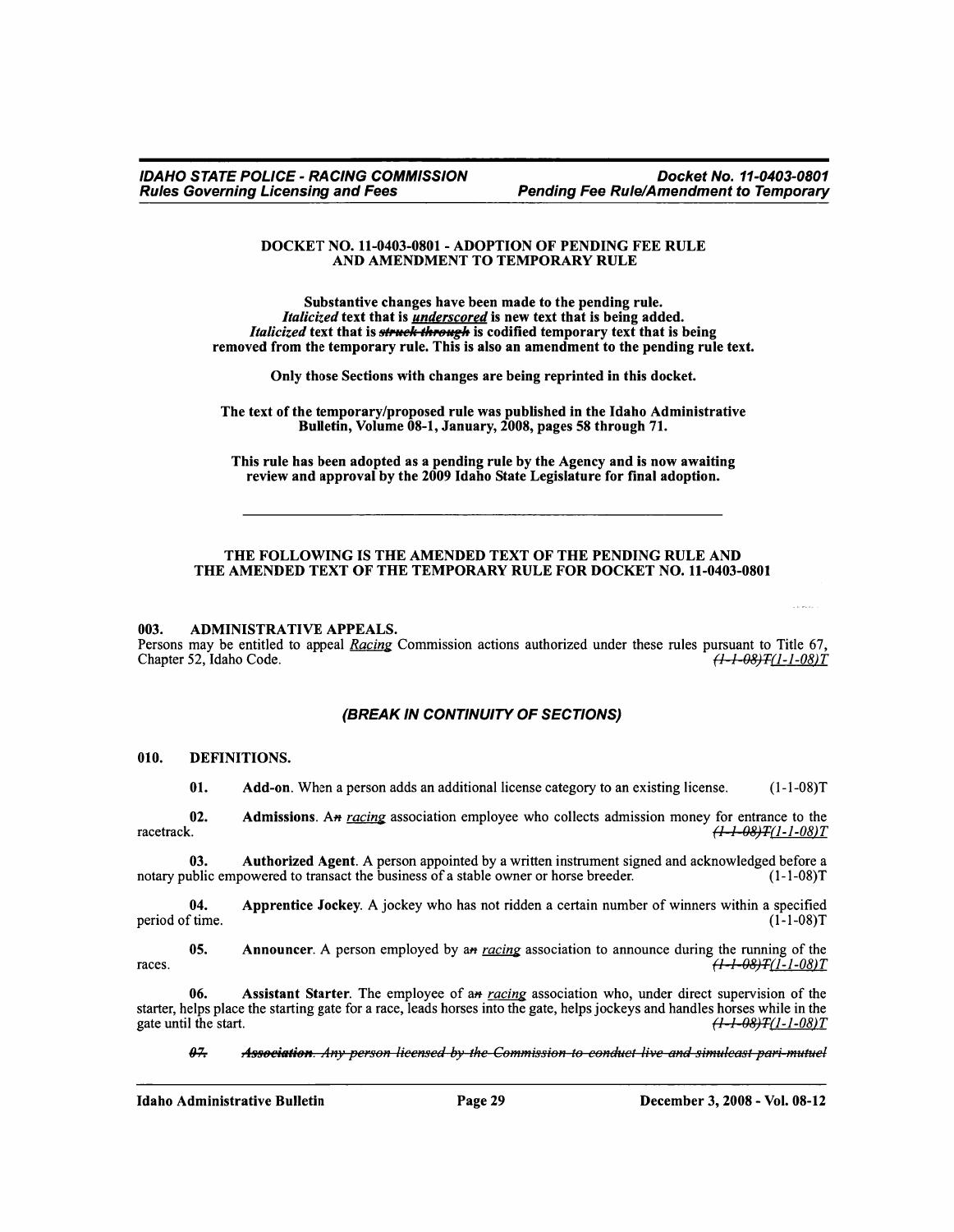### wagering.

 $(1 - 1 - 08)T$ 

Chart Person. An official who compiles the statistical "picture" of a race which shows the position 087. and margin of each horse at designated points of call during the race and other data.  $(1 - 1 - 08)T$ 

Clerk of Scales. The employee of an racing association responsible for sequestering all jockeys 0.98 each racing day, weighing all jockeys out and in from races, checking their assigned riding weights versus their actual weights, and reporting all changes.  $(1 - 1 - 08)T(1 - 1 - 08)T$ 

| <u> 409.</u> | <b>Clocker.</b> A person who times workouts and races.                 | $(1-1-08)T$          |  |  |
|--------------|------------------------------------------------------------------------|----------------------|--|--|
|              | <b>Commission</b> . The Idaho State Racing Commission or its designee. | <del>(1-1-08)T</del> |  |  |

 $130.$ **Concessionaire.** A person that offers goods or services for sale to the public at a racetrack.  $(1-1-08)T$ 

Concession Employee. An employee of a concessionaire or an racing association employee 131. offering goods or services for sale to the public. <del>(1-1-08)T</del>(1-1-08)T

 $142.$ Duplicate. Replacement license for a license that has been lost or destroyed.  $(1-1-08)T$ 

Emergency Medical Technician. An emergency responder trained and certified to provide  $153.$ emergency medical services to the critically ill and injured person.  $(1-1-08)T$ 

 $(1-1-08)T$  $164.$ Exercise Person. A rider who exercises horses at a racetrack.

 $1 - 75$  $(1 - 1 - 08)T$ Groom. A person hired by a trainer who cares for a horse at a racetrack.

Horsemen's Bookkeeper. A bonded racing association employee who manages the horsemen's 186. accounts which covers all monies due horseman in regards to purses, stakes, rewards, claims and deposits.

 $\left(1 - 1 - 08\right)$ T $(1 - 1 - 08)$ T

**Identifier.** The employee of an racing association who checks the lip tattoo, other identification, 197. and markings of each horse as it enters the paddock to make sure the correct horses are running in the race.

 $(1 - 1 - 08)T(1 - 1 - 08)T$ 

2018. Jockey. A professional rider licensed to ride in races.  $(1-1-08)T$ 

212. Jockey Agent. A person who helps a jockey obtain mounts in return for a portion of the jockey's  $(1-1-08)T$ earnings.

Jocks Room Custodian. An racing association employee authorized to regulate the conduct of the  $-220.$ jockeys, ensure good order is maintained, and monitors the jockeys.  $(1 - 1 - 08)T(1 - 1 - 08)T$ 

Maintenance. An racing association employee hired to maintain the grounds and facility of the 2<del>3</del>L.  $(1 - 1 - 08)T(1 - 1 - 08)T$ racetrack.

Medical Professional. A doctor, physician's assistant, or emergency medical technician licensed or 242. certified in the state of Idaho.  $(1-1-08)T$ 

Mutuel Employee. An racing association employee that accepts the patrons' money and issues the  $253.$  $(1 - 1 - 08)T(1 - 1 - 08)T$ betting ticket.

**Office Personnel.** An racing association employee who works in the office of the racetrack. 264.  $(1 - 1 - 08)T(1 - 1 - 08)T$ 

**Official**. Persons licensed by the state to ensure the rules of racing are enforced.  $(1-1-08)T$  $2 - 75$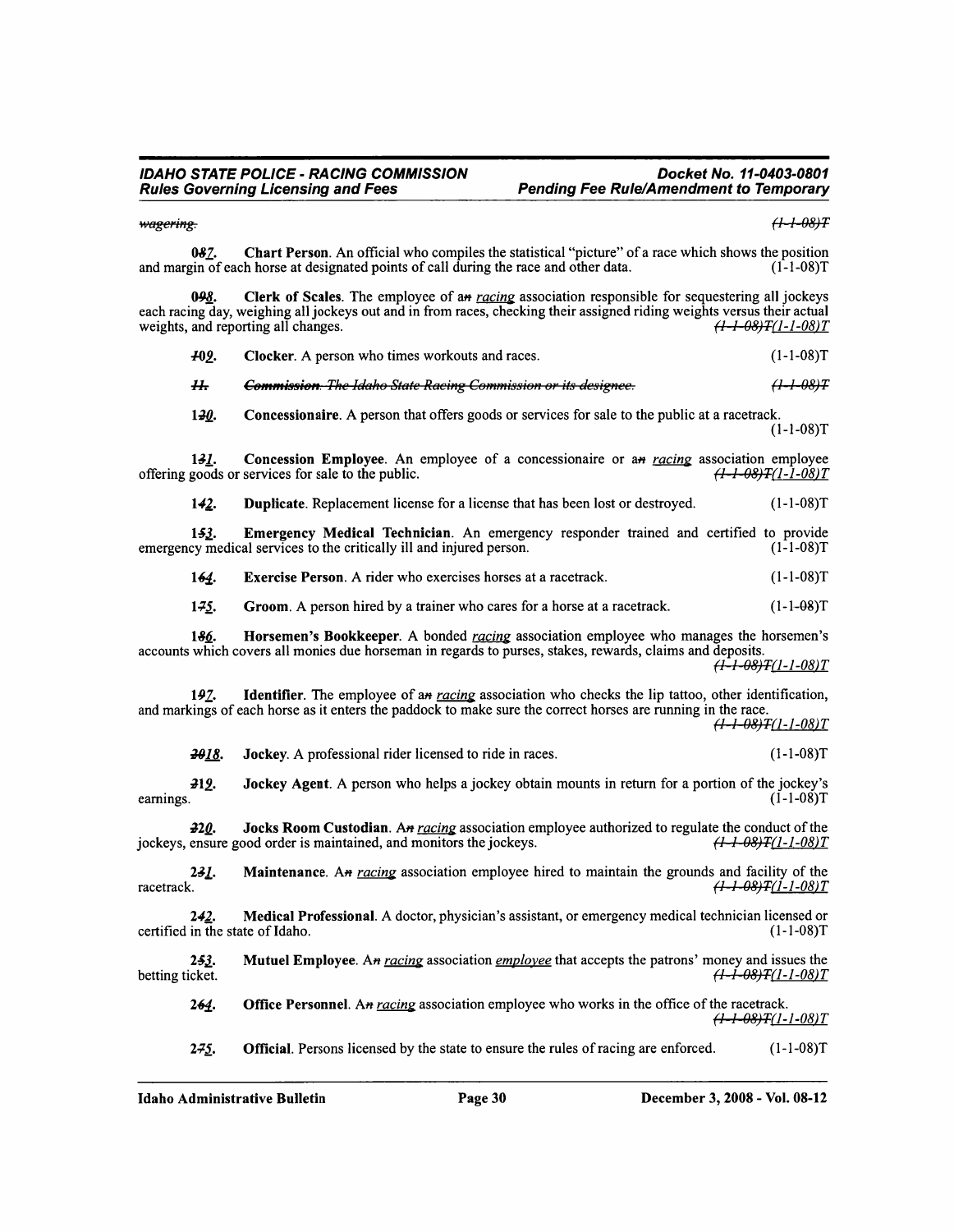286. Outrider. The employee of an racing association who leads the post parade at a racetrack and gets the horses and jockeys to the starting gates on time.  $(1 - 1 - 08)T(1 - 1 - 08)T$ 

Owner. The person that has legal title to, or has financial control of, a horse utilized for racing in 297. Idaho. However, an interest in the winnings of a horse does not itself constitute ownership.  $(1-1-08)T$ 

3028. **Owner/Trainer.** An owner who conditions and prepares his own horse for racing, with the absolute responsibility to ensure the physical condition and eligibility of the race horse.  $(1-1-08)T$ 

Paddock Judge. The employee of an racing association responsible for getting jockeys and horses  $3129.$ in order to  $\overline{go}$  to the starting gate; also checks the equipment used by each horse and supervises the saddling of the  $(1 - 1 - 08)T(1 - 1 - 08)T$ horses.

Person. Any individual, association, partnership, firm, joint stock company, joint venture, trust,  $3-20$ estate, political subdivision, public or private corporation, or any legal entity, which is recognized by law as the subject of rights and duties.  $(1-1-08)T$ 

**Photographer.** A person who takes photographs of the winning horses in the winner's circle. 331.  $(1-1-08)T$ 

 $342.$ **Plater.** A blacksmith who shoes horses at a racetrack.  $(1-1-08)T$ 

Pony Person. A person on horseback who accompanies a horse and jockey to the starting gate.  $353.$  $(1 - 1 - 08)T$ 

**Racetrack**. The grounds and enclosures of any racing association where horse racing or pari-364. mutuel betting occurs under the authority and supervision of the Racing Commission. <del>(1-1-08)T</del>(1-1-08)T

**Racing Association.** Any person licensed by the Racing Commission to conduct a race meet and <u>35.</u> pari-mutuel wagering.  $(1 - 1 - 08)T$ 

Racing Commission. Three (3) member Idaho State Racing Commission created by Section 54-<u>36.</u> 2503, Idaho Code, or its designee.  $(1 - 1 - 08)T$ 

Racing Secretary. The employee of an racing association, who writes the conditions for the races, 37. assigns the weights for handicap races, receives entries, conducts the draw, and is responsible for the operation and organization of the race office.  $(1 - 1 - 0.8)T(1 - 1 - 0.8)T$ 

38. Stable Name. An assumed business name used by a person for his horse racing operation.  $(1-1-08)T$ 

39. Stall Superintendent. An racing association employee hired to assign applicants such stabling as deemed proper to be occupied by horses in preparation for racing and shall determine all conflicting claims to stable  $\left(1 - 1 - 08\right)$ T $(1 - 1 - 08)$ T space.

Starter. The employee of an racing association responsible for dispatching the horses for a race. 40.  $(1 - 1 - 08)T(1 - 1 - 08)T$ 

State Veterinarian. A veterinarian employed by the Racing Commission to serve as professional adviser and consultant to the Racing Commission on veterinary matters including all regulatory aspects of the  $(1 - 1 - 08)T(1 - 1 - 08)T$ application and practice of veterinary medicine at racetracks.

Steward. A horse racing official who presides over a race meeting, has jurisdiction over all racing 42. officials, rules on protests and claims of foul, and imposes fines and suspensions.  $(1 - 1 - 08)T$ 

43. Tote Employee. An employee of a company providing the automated pari-mutuel system that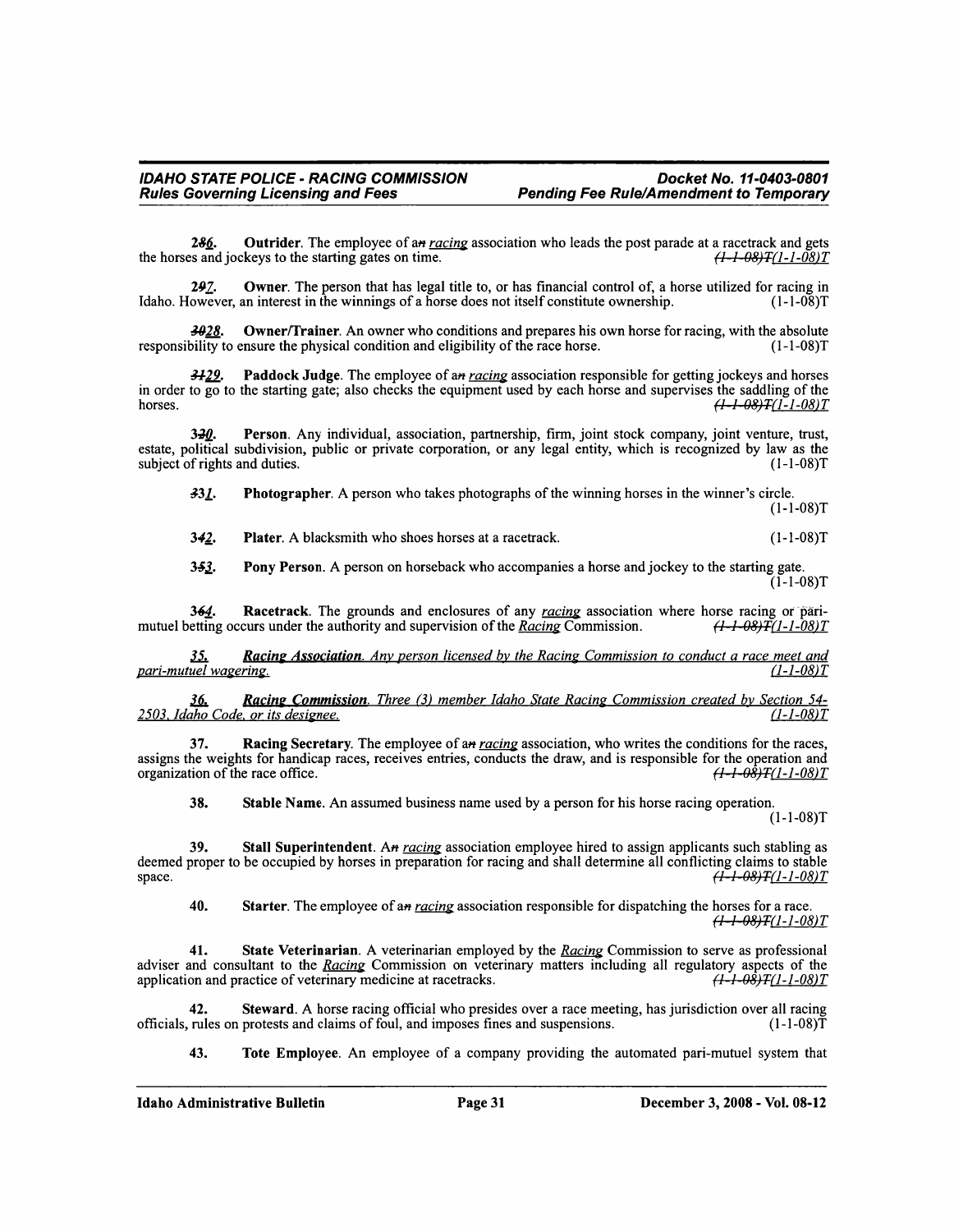dispenses and records betting tickets, calculates and displays odds and payoffs, and provides the mechanism for cashing winning tickets.  $(1-1-08)T$ 

44 Track Superintendent. The employee of an racing association responsible for maintaining  $(1 - 1 - 08)T(1 - 1 - 08)T$ acceptable racing and training track conditions during a race meet.

 $(1-1-08)T$ 45. Track Security. A person responsible to provide security at a racetrack.

46. Trainer. The person who conditions and prepares a race horse for racing, with the absolute  $(1-1-08)T$ responsibility to ensure the physical condition and eligibility of the race horse.

47. Valet. A person who attends riders and keeps their wardrobe and equipment in order.  $(1-1-08)T$ 

48. Veterinarian. A private veterinary practitioner employed by owners or trainers on an individual  $(1-1-08)T$ case or contract basis.

49. Vet Assistant. A person who assists a state veterinarian.  $(1-1-08)T$ 

Video Employee. An employee hired by a photo/video provider to operate the equipment during 50. the running of horse races for the benefit of the stewards and racetracks.  $(1-1-08)T$ 

# (BREAK IN CONTINUITY OF SECTIONS)

#### 030. REFUSAL TO ISSUE LICENSE.

The Racing Commission may refuse to issue a license and may revoke any license already issued to any person:  $(1 - 1 - 0.8)T(1 - 1 - 0.8)T$ 

01. Convicted. Who has been convicted of any felony and whose civil rights have not yet been restored pursuant to Section 18-310(2), Idaho Code.  $(1-1-08)T$ 

Felony Probation. Who is on probation, or parole for a conviction or withheld judgment for any 02. felony.  $(1-1-08)T$ 

Misrepresentation. Who has made any material misrepresentation or false statement to the Racing 03. Commission or its agents in his application for license or otherwise, or who fails to answer any material question on  $(1 - 1 - 08)T(1 - 1 - 08)T$ any application for a license.

04. Unqualified. Who is unqualified by age, skill, knowledge or ability to engage in the activities for which a license is required.  $(1-1-08)T$ 

Ownership. Who fails to disclose the true ownership or interest in any or all horses as required by 05. any application.  $(1-1-08)T$ 

Ejection. Who is subject to exclusion or ejection from the racing enclosure or is within the classes 06. of persons prohibited from participating in pari-mutuel wagering.  $(1-1-08)T$ 

Conduct. Who has committed an act or acts demonstrating financial instability, intemperate habits or has a bad reputation for truth, honesty and integrity, or other similar conduct contrary to the best interest of racing.  $(1-1-08)T$ 

08. Narcotics. Who has been convicted of possession, use, or sale of any narcotic, dangerous drug, or marijuana if such conviction was a misdemeanor, within two (2) years prior to the date of making application for any license.  $(1-1-08)T$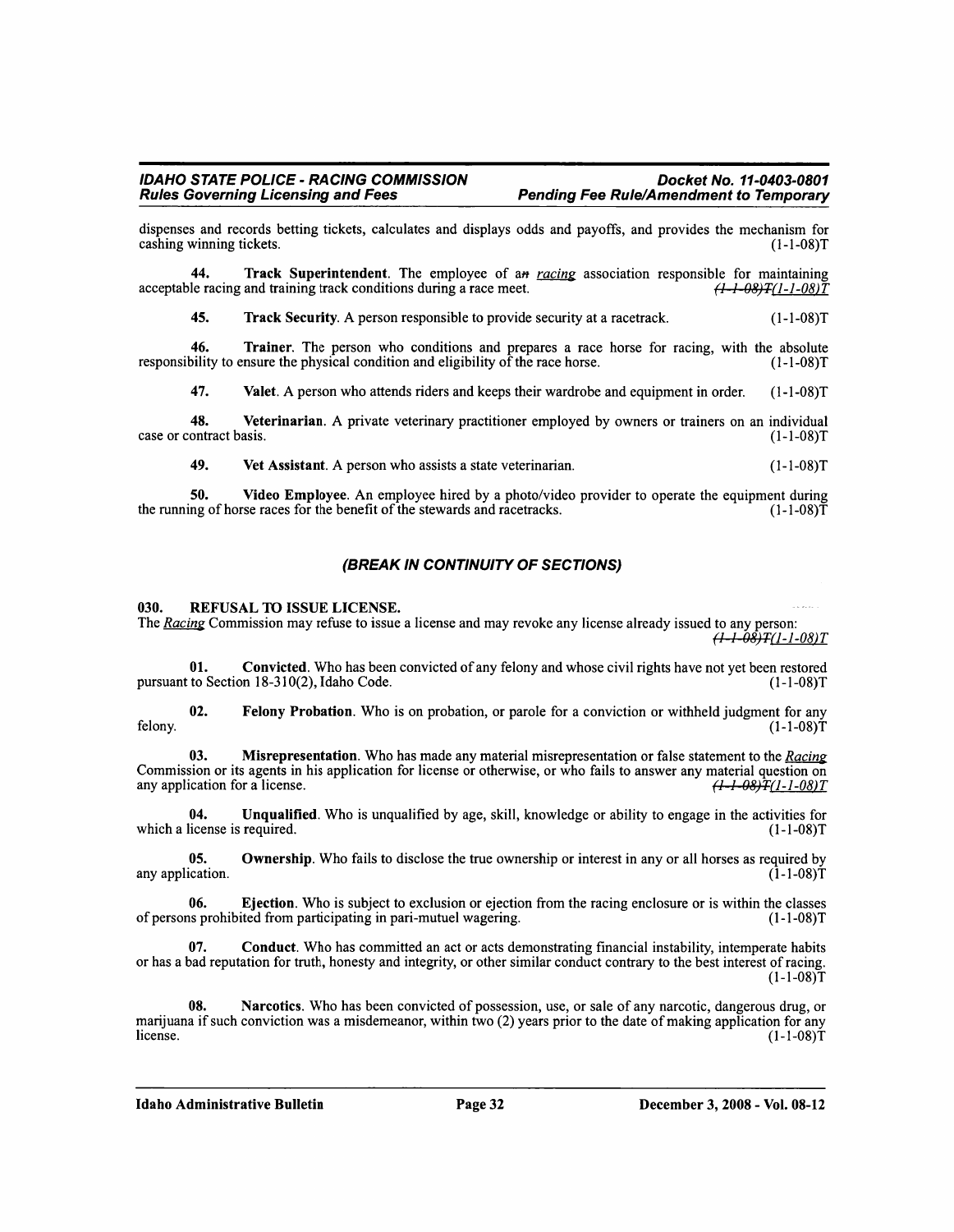09. Drug Probation. Who is on probation or parole for a conviction or withheld judgment for misdemeanor possession, use, or sale of any narcotic, dangerous drug, or marijuana.  $(1-1-08)T$ 

Not Permitted. Who is not permitted by law or statute to engage in the occupation for which the 10. license is sought.  $(1-1-08)T$ 

11. Violated Rules. Who has violated or who aids or abets or conspires with any person to violate any provision of the Racing Commission rules or of Sections 54-2501 through 54-2516, Idaho Code.  $(1-1-08)T(1-1-08)T(1-08)T(1-08)T(1-08)T(1-08)T(1-08)T(1-08)T(1-08)T(1-08)T(1-08)T(1-08)T(1-08)T(1-08)T(1-08)T(1-08)T(1-08)T(1-0$ 

Age. No person under sixteen  $(16)$  years of age shall be issued a license by the *Racing* Commission  $12.$ with the exception that a person under sixteen  $(16)$  years of age may be licensed as a co-owner with a parent or guardian if the person under sixteen (16) years of age submits an Assumption of Liability form signed by the parent or guardian and notarized by a notary public. This co-ownership is not intended to allow an underage person access to any areas of the track facility.  $H - 1 - 08$   $H$   $(1 - 1 - 08)T$ 

13. Deny or Revoke. The Racing Commission may deny a license to, or revoke the license of, any person who has had a license revoked or denied by any recognized jurisdiction.  $(1 - 1 - 08)T(1 - 1 - 08)T$ 

 $031 - 0439.$ (RESERVED).

#### **CRUELTY TO ANIMALS.** 040.

No licensee shall violate Title 25, Chapter 35, Idaho Code, "Cruelty to Animal," while on the grounds of a racing<br>association. The stewards will be the sole judges of whether or not a violation of Title 25, Chapter 35, Ida the discretion of the stewards.  $(1 - 1 - 08)T$ 

#### $041. - 049.$ (RESERVED).

#### 050. **FINGERPRINTS.**

All persons between the ages of eighteen (18) and sixty-nine (69) applying for licensing pursuant to this chapter must submit to finger printing.  $(1 - 1 - 08)T(1 - 1 - 08)T$ 

01. Existing Licensees. Any person that currently holds a valid license from the Racing Commission  $\frac{1}{(1-1-0.8)T(1-1-0.8)T}$ shall be re-fingerprinted at least every five  $(5)$  years.

New Applicants. Any person that applies for a license from the Racing Commission and is not 02. currently licensed must be fingerprinted prior to a license being issued.  $(1-1-08)T(1-1-08)T$ 

Fees. There is a five dollar (\$5) fee for the finger printing and a ten dollar (\$10) fee for processing 03. the finger prints.  $(1-1-08)T$ 

 $051. - 089.$ (RESERVED).

090. **APPLICATIONS.** 

All application forms must be filled out completely and legibly.

Application Forms. All applications must be submitted to the Racing Commission on forms 01. obtained from the Racing Commission.  $(1-1-08)T(1-1-08)T$ 

 $02.$ Other Forms. All other forms required to be submitted to the Racing Commission by this chapter must be of a type approved by the Racing Commission.  $(1 - 1 - 08)T(1 - 1 - 08)T$ 

Age. Applicants between sixteen (16) and eighteen (18) years of age are required to submit an Assumption of Liability Form signed by their guardian and notarized by a notary public.  $(1-1-08)T$ 

 $091. - 094.$ (RESERVED).  $(1-1-08)T$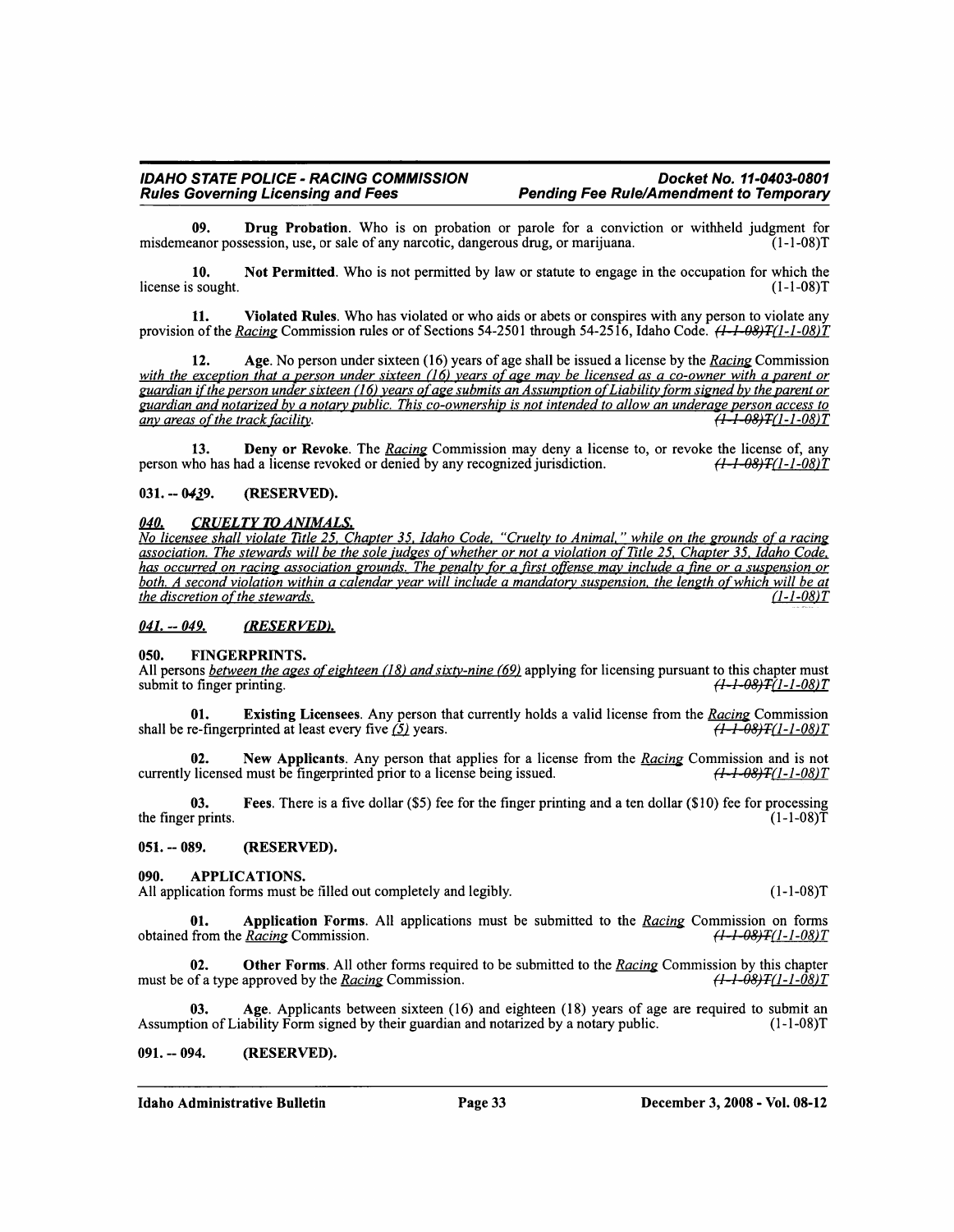#### 095. ADD-ON.

Any qualified person may add an additional license category to an existing license by paying the add-on fee unless:  $(1-1-08)T$ 

01. Higher Fee. The fee for the category added is higher than the fee for the existing license category.  $(1-1-08)T$ 

02. **Additional License.** If the fee for the license category that is requested is higher than the fee for the  $(1 - 1 - 08)T(1 - 1 - 08)T$ existing license category, the person must pay the Racing Commission the higher fee.

#### 096. **DUPLICATE LICENSE.**

The Racing Commission may issue a duplicate license in the event an existing license has been lost or destroyed. <del>(1-1-08)T</del>(1-1-08)T

#### 097. -- 099. (RESERVED).

#### **ADMISSIONS LICENSE.** 100.

All persons applying for an admissions license must submit a completed application signed by an racing association.  $\frac{7}{(1-1-0.8)}$   $T(1-1-0.8)T$ 

#### $101. - 109.$ (RESERVED).

#### $H\theta$ **AUTHORIZED AGENT LICENSE.**

All persons applying for an authorized agent license must submit a completed application and a notarized authorized agent form. <del>(1-1-08)T</del>

#### $H1. - H9.$ (RESERVED).

#### $1210.$ APPRENTICE JOCKEY LICENSE.

All persons applying for an apprentice jockey license must submit a completed application signed by a steward and an apprentice jockey certificate signed by a licensed starter, two (2) licensed jockeys, a licensed outrider, and a  $(1-1-08)T$ steward.

#### $1211 - 1219$ . (RESERVED).

**ANNOUNCER LICENSE.**  $1320.$ 

All persons applying for an announcer license must submit a completed application signed by an racing association.  $(1 - 1 - 08)T(1 - 1 - 08)T$ 

#### $1321 - 1329$ . (RESERVED).

1430. **ASSISTANT STARTER LICENSE.** 

All persons applying for an assistant starter license must submit a completed application signed by a licensed starter.  $(1-1-08)T$ 

#### $131. - 139.$ (RESERVED).

#### **AUTHORIZED AGENT LICENSE.** 140.

All persons applying for an authorized agent license must submit a completed application and a notarized authorized agent form.  $(1 - 1 - 08)T$ 

**Each Owner Represented.** A separate authorized agent form must be filed for each owner <u>01.</u>  $(1 - 1 - 08)T$ represented.

**Written Instrument.** A written instrument signed by the owner must accompany the application and 02. must clearly set forth the delegated powers of the authorized agent. The owner's signature on the written instrument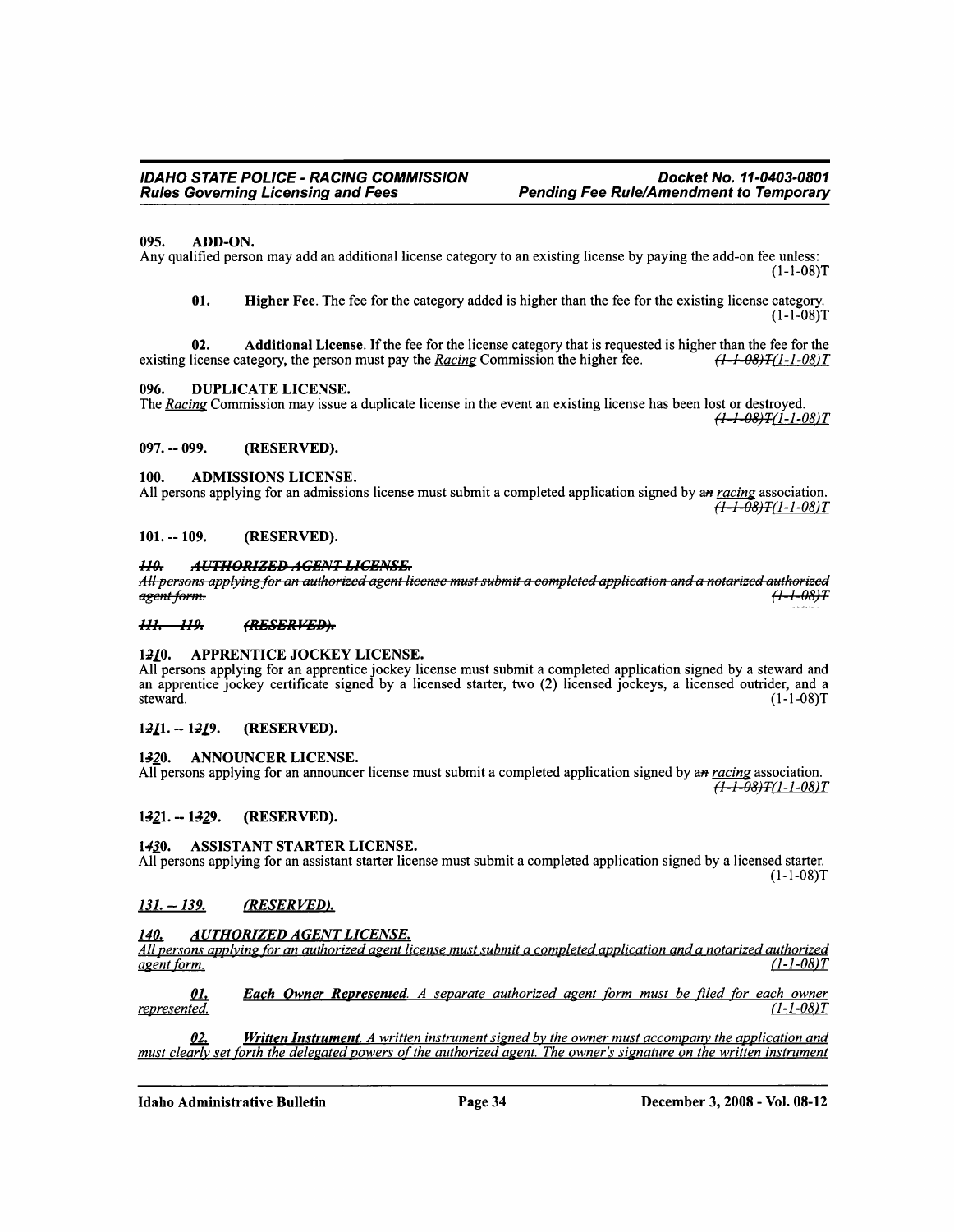Docket No. 11-0403-0801 **Pending Fee Rule/Amendment to Temporary** 

must be acknowledged before a notary public.

 $(1 - 1 - 08)T$ 

**Power of Attorney.** If the written instrument is a power of attorney, it must be filed with the Racing 03. Commission and attached to the regular application form.  $(1 - 1 - 08)T$ 

**Changes.** Any changes must be made in writing and filed with the Racing Commission as described <u>04.</u> in Subsection 140.02 of these rules.  $(1 - 1 - 08)T$ 

**Termination**. The authorized agent's appointment may be terminated by the owner, in writing, 05. acknowledged before a notary public and filed with the Racing Commission whereupon the license is no longer valid.  $(1 - 1 - 08)T$ 

#### $141. - 1494.$ (RESERVED).

#### 145. **BAD CHECKS.**

Any licensee who make, draw, order or deliver a check, draft or order for the payment of money to another Idaho licensee, Racing Association, Racing Commission or employee of said Association, Racing Association or Racing Commission, which check, draft or order for the payment of money is invalid on its face or non-negotiable, or there are not sufficient funds on deposit for full payment of such check, draft or order, may be subject to suspension or disciplinary action, or both, by the Racing Commission.  $(1 - 1 - 08)T$ 

#### $146. - 149.$ (RESERVED).

# (BREAK IN CONTINUITY OF SECTIONS)

#### 170. **CLOCKER LICENSE.**

All persons applying for a clocker license must submit a completed application that is signed by an racing 7 <del>(1 - 1 - 08</del>) T (1 - 1 - 08) T association.

#### (RESERVED).  $171. - 179.$

#### 180. **CLERK OF SCALES LICENSE.**

All persons applying for a clerk of scales license must submit a completed application signed by an racing <del>(1-1-08)T</del>(1-1-08)T association.

#### $181. - 189.$ (RESERVED).

#### 190. EMERGENCY MEDICAL TECHNICIAN LICENSE.

All persons applying for an emergency medical technician license must submit a completed application signed by an racing association and a copy of Emergency Medical Technician Certification.  $(1 - 1 - 08)T(1 - 1 - 08)T$ 

# (BREAK IN CONTINUITY OF SECTIONS)

#### HORSEMEN'S BOOKKEEPER LICENSE. 220.

All persons applying for a horsemen's bookkeeper license must submit a completed application signed by an racing <del>(1-1-08)T</del>(1-1-08)T association.

#### $221. - 229.$ (RESERVED).

#### 230. **IDENTIFIER LICENSE.**

All persons applying for an identifier license must submit a completed application signed by an racing association.  $(1 - 1 - 08)T(1 - 1 - 08)T$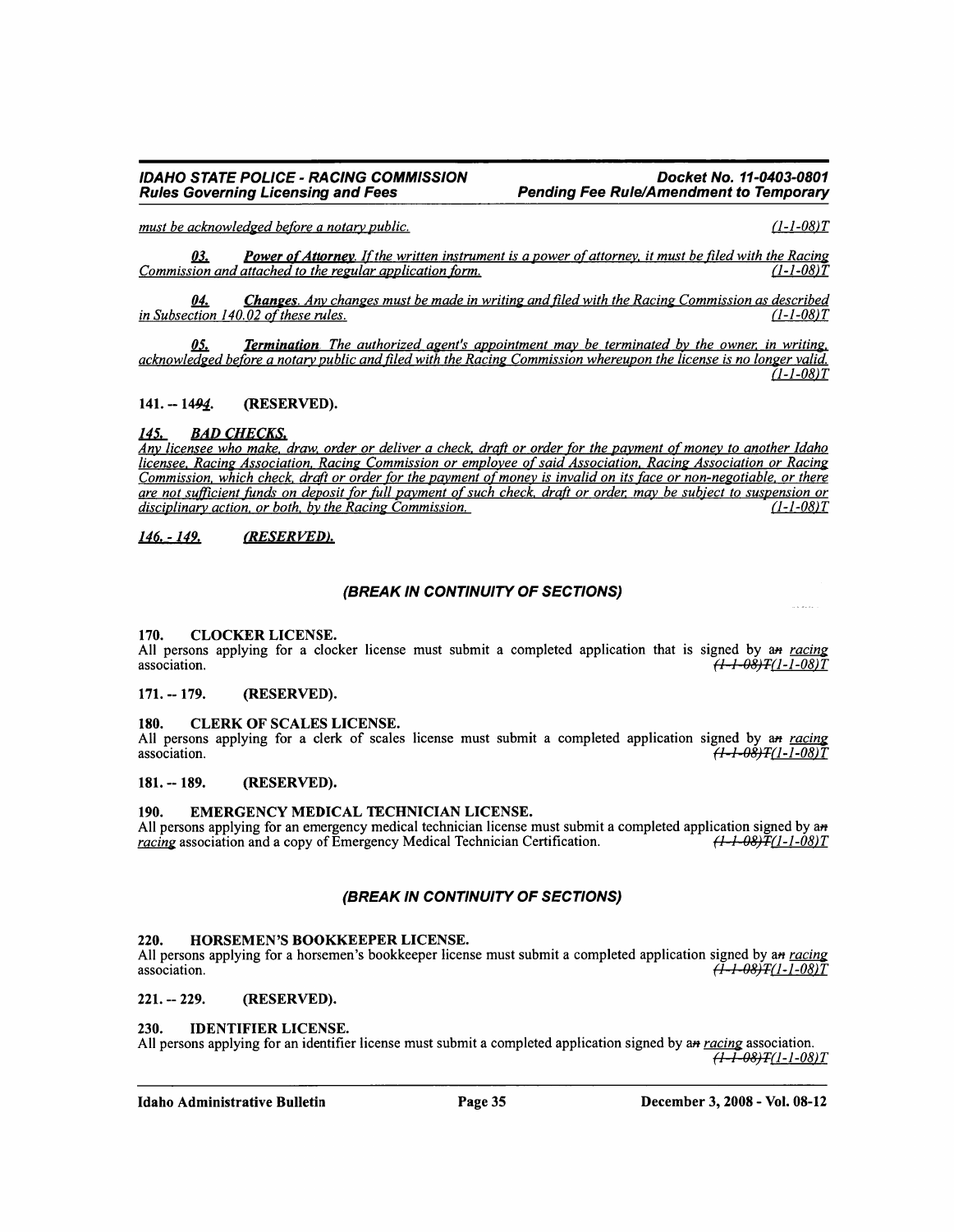#### $231. - 239.$ (RESERVED).

#### 240. **JOCKEY LICENSE.**

Application for License. All persons applying for a jockey license must submit a completed <u>01.</u> application and a current physical evaluation from a medical professional.  $(1 - 1 - 08)T(1 - 1 - 08)$ 

First Time Licensed. The application for a person that has not been previously licensed as a jockey  $0+2.$  $(+1 - 08)$  $T(1 - 1 - 08)T$ in Idaho must be signed by a steward; and

Physical. The application must be accompanied by a current physical evaluation from a medical <del>02.</del>  $(1 + 0.8)T$ professional.

#### $241. - 249.$ (RESERVED).

#### 250. JOCKEY AGENT LICENSE.

All persons applying for a jockey agent license must submit a completed application and a list of *licensed* jockeys represented. Each jockey agent may represent no more than two (2) jockeys and one (1) apprentice jockey.

 $(1 - 1 - 08)T(1 - 1 - 08)T$ 

#### $251. - 259.$ (RESERVED).

#### JOCKS ROOM CUSTODIAN LICENSE. 260.

All persons applying for a jocks room custodian license must submit a completed application signed by an racing association.  $\tilde{H}$  +  $\theta$   $\theta$   $\tilde{H}$  (1 - 1 -  $0$   $\theta$   $\tilde{T}$ 

(RESERVED).  $261. - 269.$ 

#### 270. **MAINTENANCE LICENSE.**

All persons applying for a maintenance license must submit a completed application signed by an racing association.  $\sqrt{11-08}$   $\sqrt{11-1-08}$   $T$ 

#### $271. - 279.$ (RESERVED).

#### 280. MUTUEL EMPLOYEE LICENSE.

All persons applying for a mutuel employee license must submit a completed application signed by an racing association and be at least eighteen (18) years of age. 71–1–08)T(1–1–08)T

#### $281. - 289.$ (RESERVED).

#### 290. OFFICE PERSONNEL LICENSE.

All persons applying for an office personnel license must submit a completed application signed by an racing  $\frac{7}{(1-1.08)T}$  (1-1-08)T association.

#### 291. -- 299. (RESERVED).

#### 300. **OFFICIAL LICENSE.**

All persons applying for an official license must submit a completed application signed by an racing association or  $\sqrt{1+1-08}$   $T(1-1-08)T$ Racing eCommission.

# (BREAK IN CONTINUITY OF SECTIONS)

#### 320. **OUTRIDER LICENSE.**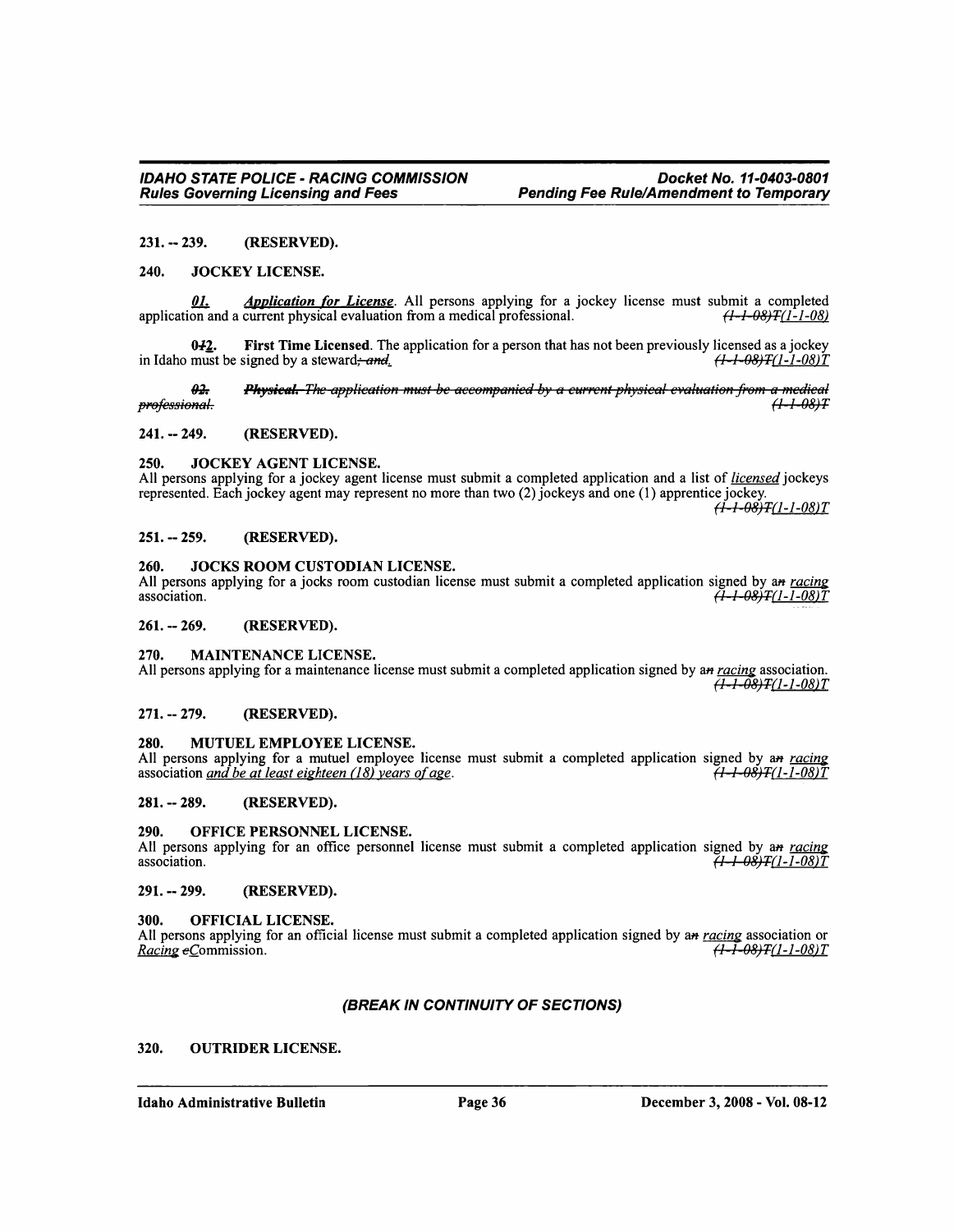All persons applying for an outrider license must submit a completed application signed by an racing association.  $\left(1 - 1 - 08\right)$ T $(1 - 1 - 08)$ T

#### $321. - 329.$ (RESERVED).

#### 330. **OWNER LICENSE.**

All persons applying for an owner license must submit a completed application. All persons listed on the registration papers must obtain an owners license.  $(1-1-08)T$ 

**Financial Responsibility.** If the Racing Commission has reason to doubt the financial 01. responsibility of an applicant for an owner's license, the applicant may be required to complete a verified financial statement.  $(1 - 1 - 08)T$ 

02. Transfer of Horse Prohibited. The Racing Commission may refuse, deny, suspend or revoke an owner's license for the spouse or member of the immediate family or household of a person ineligible to be licensed as an owner, unless there is a showing on the part of the applicant or licensed owner, and the Racing Commission determines that participation in racing will not permit a person to serve as a substitute for an ineligible person. The transfer of a horse to circumvent the intent of a Racing Commission rule or ruling is prohibited.  $(1 - 1 - 08)T$ 

**Multiple Owners.** If the legal owner of any horse is a partnership, corporation, limited liability 03. company, syndicate or other racing association or entity, each shareholder, member or partner must be licensed as an  $(1 - 1 - 08)T$ owner.

Lease Agreements. A horse may be raced under lease provided a completed breed registry or other 04. lease form acceptable to the Racing Commission is attached to the certificate of registration and on file with the Racing Commission. The lessee must be licensed as a horse owner.  $(1 - 1 - 08)T$ 

#### $331. - 339.$ (RESERVED).

#### PADDOCK JUDGE LICENSE. 340.

All persons applying for a paddock judge license must submit a completed application signed by an racing association. <del>(1-1-08)T</del>(1-1-08)T

# (BREAK IN CONTINUITY OF SECTIONS)

#### RACING SECRETARY LICENSE. 380.

All persons applying for a racing secretary license must submit a completed application signed by an racing association. <del>(1-1-08)T</del>(1-1-08)T

 $381. - 389.$ (RESERVED).

#### 390. STABLE NAME LICENSE.

All persons applying for a stable name license must submit a completed application which includes the identity or identities of the ownership interests involved in the horse racing operation.  $(1-1-08)T$ 

Changes of Ownership. Any change in ownership of the horse racing stable must be reported 01. <del>(1-1-08)T</del>(1-1-08)T immediately to and approved by the Racing Commission.

02. **Trainer.** A trainer who is licensed as an owner or part owner may use a stable name as owner or part owner. However, no trainer may be licensed as a trainer other than in his legal name.  $(1-1-08)T$ 

#### STABLE NAME CHANGE. 391.

01. Cancellation. Any person who has been granted a stable name license may at anytime cancel the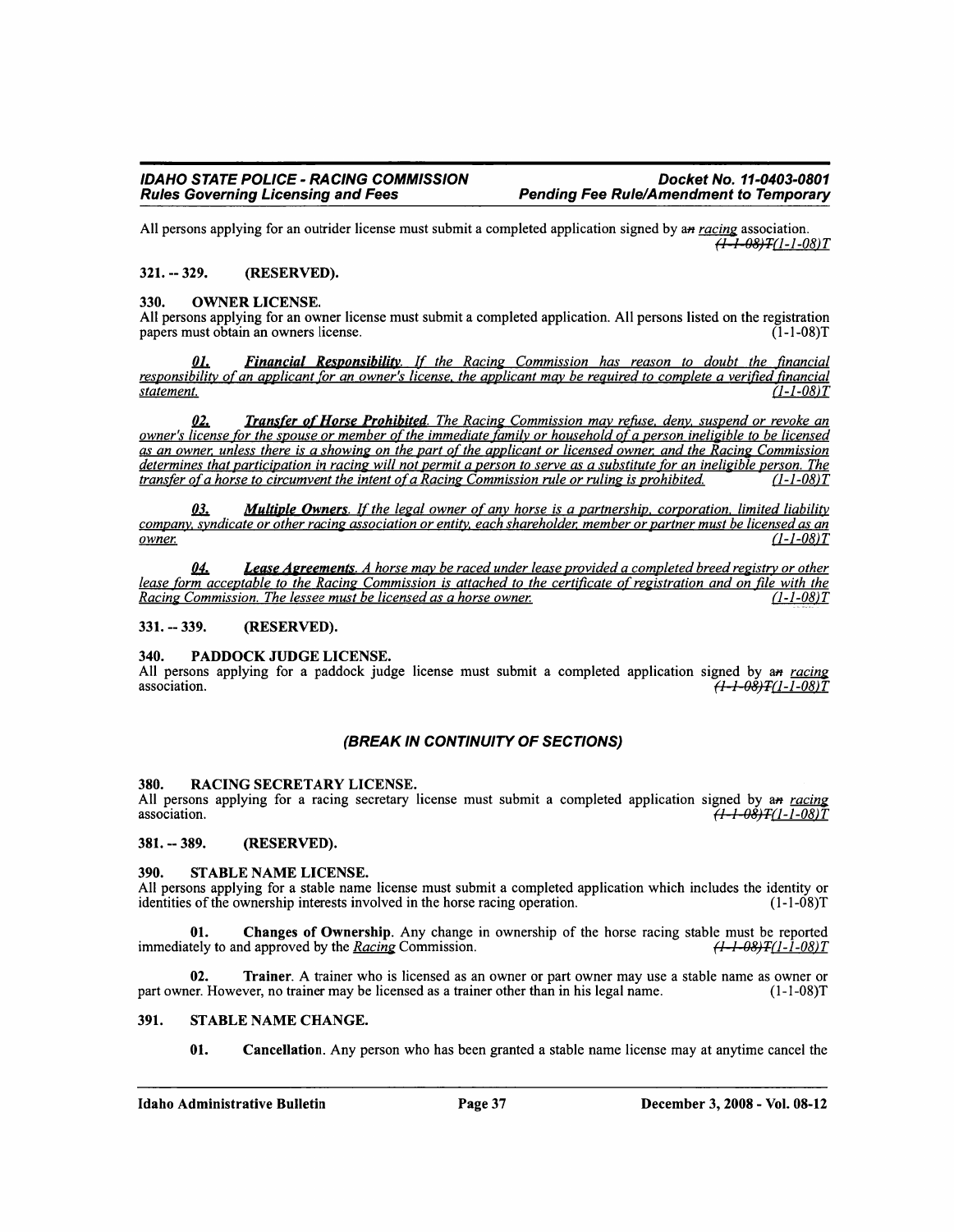$(1-1-08)T$ 

stable name license if written notice has been submitted to the Racing Commission and the Racing Commission approves the cancellation. <del>(1-1-08)T</del>(1-1-08)T

Name Change. A stable name may be changed at anytime by canceling the existing stable name 02. and submitting a new stable name application with the appropriate fee.  $(1-1-08)T$ 

#### 392. STABLE NAMES PROHIBITED.

No stable name may be:

Registered. Registered by any other person with an racing association conducting a recognized 01. meeting, or the Jockey Club (N.Y.) or with another racing authority;  $(1 - 1 - 08)T(1 - 1 - 08)T$ 

 $02.$ **Real Name.** The real name of any owner of race horses nor the real or assumed name of any prominent person not owning race horses;  $(1-1-08)T$ 

03. Misleading. Misleading to the public or unbecoming to the sport;  $(1-1-08)T$ 

Distinguishable. All stable names must be plainly distinguishable from all other licensed stable 04. names.  $(1-1-08)T$ 

05. **One Name.** No individual may license more than one (1) stable name.  $(1-1-08)T$ 

#### $393. - 399.$ (RESERVED).

#### 400. STALL SUPERINTENDANT LICENSE.

All persons applying for a stall superintendent license must submit a completed application signed by an racing <del>(1–1–08)T</del>(1–1–08)T association.

 $401. - 409.$ (RESERVED).

#### 410. **STARTER LICENSE.**

All persons applying for a starter license must submit a completed application signed by an racing association.  $\overline{(1-1-08)T(1-1-08)T}$ 

 $411. - 419.$ (RESERVED).

#### STATE VETERINARIAN LICENSE. 420.

All persons applying for a state veterinarian license must submit a completed application and have a signed contract  $(1 - 1 - 08)T(1 - 1 - 08)T$ on file in the *Racing* Commission office.

#### $421 - 429$ . (RESERVED).

#### 430. **STEWARD LICENSE.**

All persons applying for a steward license must meet the Stewards Qualifications, as set down in IDAPA 11.04.06, "Rules Governing Racing Officials," Section 050, and must submit a completed *license* application signed by the  $(1 - 1 - 08)T(1 - 1 - 08)T$ Racing Commission.

# (BREAK IN CONTINUITY OF SECTIONS)

#### 450. TRACK SUPERINTENDENT LICENSE.

All persons applying for a track superintendent license must submit a completed application signed by an racing association. <del>(1-1-08)T</del>(1-1-08)T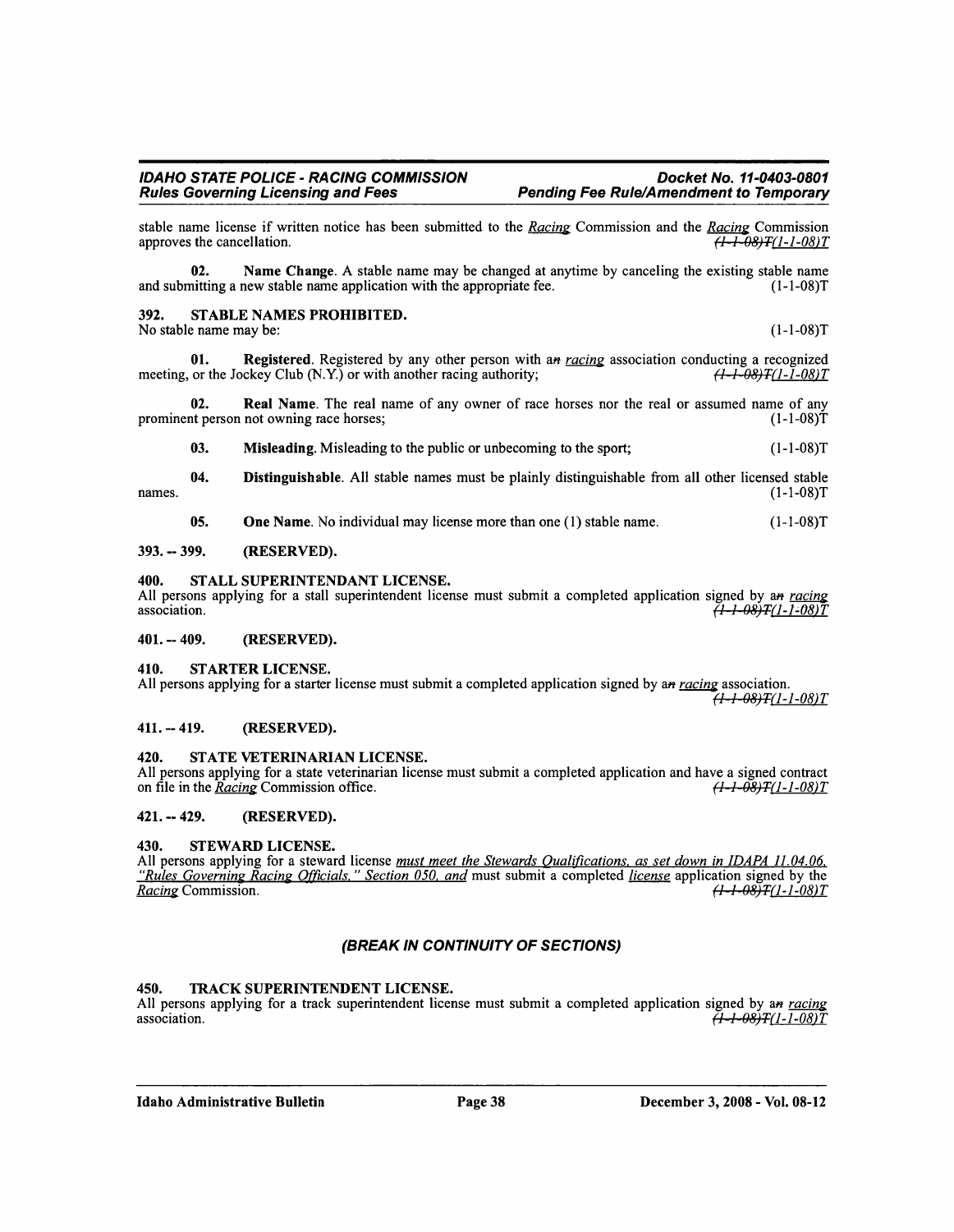# (BREAK IN CONTINUITY OF SECTIONS)

#### 470. **TRAINER LICENSE.**

All persons applying for a trainer license must submit a completed application. A first time trainer licensee must:  $(1-1-08)T(1-1-08)T$ 

01. First Time Licensed. All persons applying for a trainer license for the first time in Idaho must pass the trainer's test and have their application signed by a steward; or  $\sqrt{11-08}$   $T(1-1-08)T$ 

02. Valid License. Have a current valid trainers license from another recognized jurisdiction.

 $(1-1-08)T$ 

#### $471. - 479.$ (RESERVED).

#### 480. VALET LICENSE.

All persons applying for a valet license must submit a completed application signed by an racing association.  $(1-1-08)T(1-1-08)T$ 

# (BREAK IN CONTINUITY OF SECTIONS)

#### 600. **LICENSE FEES.**

All persons applying for licenses pursuant to this chapter must pay the Racing Commission the fee associated with the type of license being sought before any license will be issued.

| <b>LICENSE</b>             | <b>FEE</b> | <b>LICENSE</b>              | FEE  |
|----------------------------|------------|-----------------------------|------|
| Add-ons                    | \$10       | Official                    | \$50 |
| Admission                  | \$15       | Outrider                    | \$25 |
| Announcer                  | \$25       | Owner                       | \$50 |
| Apprentice Jockey          | \$50       | Owner/Trainer               | \$65 |
| <b>Assistant Starter</b>   | \$25       | Paddock Judge               | \$25 |
| <b>Authorized Agent</b>    | \$50       | Photographer                | \$25 |
| <b>Chart Person</b>        | \$25       | Plater                      | \$50 |
| <b>Clerk of Scales</b>     | \$25       | Pony Person                 | \$25 |
| Clocker                    | \$25       | Racing Secretary            | \$35 |
| <b>Concession Employee</b> | \$15       | <b>Stable Registration</b>  | \$50 |
| Concessionaire             | \$50       | <b>Stall Superintendent</b> | \$25 |
| Duplicate                  | \$10       | Starter                     | \$25 |
| <b>EMT</b>                 | \$25       | State Veterinarian          | \$0  |
| <b>Exercise Person</b>     | \$25       | Steward                     | \$50 |
| Groom                      | \$25       | <b>Tote Employee</b>        | \$15 |
| Horsemen's Bookkeeper      | \$35       | <b>Track Security</b>       | \$25 |